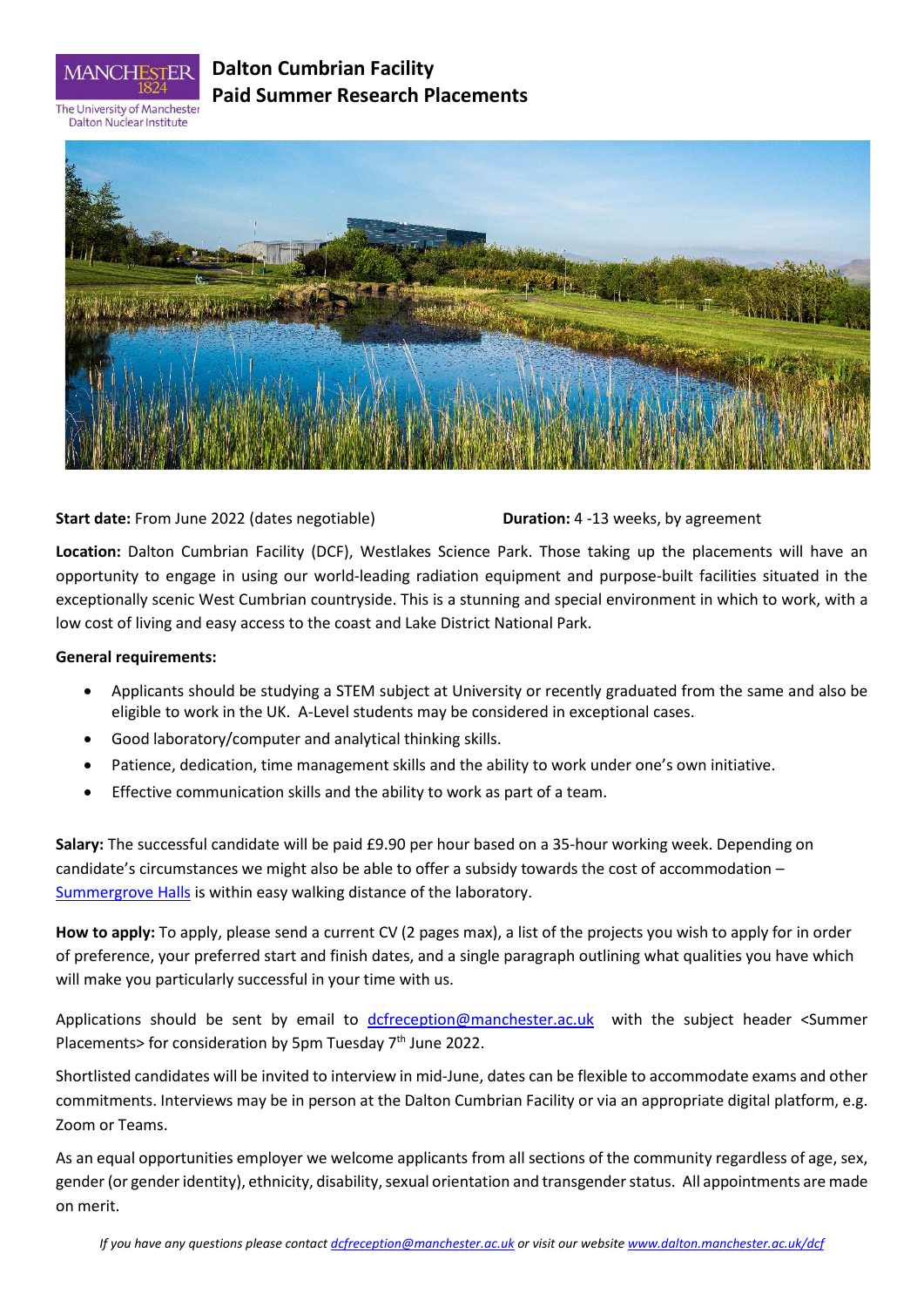

# **Dalton Cumbrian Facility Paid Summer Research Placements**

#### **Projects Available:**

### **1. Automated control of radiation driven processes (up to 2 posts)**

**Summary:** When conducting research involving radiation beams, practically a considerable amount of time is used changing samples or doing other pre/post-irradiation processing steps. For radiation safety reasons the samples are in an interlocked room which researchers enter/leave through a time-consuming search process. In order to overcome this limitation in a flexible manner, we wish to develop a number of low-cost, interchangeable sample control components such as syringe pumps, sample carrousels, movable sample stages etc. Examples of these components can be found in [aip.scitation.org/doi/full/10.1063/1.4914054]. The successful candidate(s) will be involved in designing some of these elements, possibly 3D printing the sub-assemblies which are not commercially available. Control software and interfaces will be developed with the goal being to provide a user-friendly library for the components developed for future researchers. Experience of Arduino programming, the CAN bus standard and python programming will be an advantage in this project.

#### **2. Infrared imaging of samples**

**Summary:** This is an Optics project, well suited to a Physics student. The aim is to design and build an infra-red imaging system for the radiation hotcell we have at DCF for high dose radiation damage experiments for materials relevant to next generation nuclear power plants. The irradiations have to be done at elevated temperatures, to replicate the temperature conditions the materials will have to function at in service. To determine and control the sample temperature an infra-red camera is used, however the high radiation fields generated during ion beam irradiation mean that the sensitive camera must be mounted outside the hotcell and view the sample though a magnifying periscope and IR transport system. The project will be to design the infra-red imaging system based around standard optical components and the physical constraints of the hotcell. Once the optical design has been signed off by our team, the candidate will procure the relevant optical components and assemble and test the resulting optical system in the hotcell. As the sample stage to be imaged is due to be replaced this summer, there will also be an opportunity to work alongside the DCF accelerator technical team in fitting and commissioning the new sample handling stage as well.

#### **3. Long working length visible microscope for in-situ measurement**

**Summary:** This is an Optics project, well suited to a Physics student. The aim is to design and build a visible microscope and associated sample cell for use in a radiation cabinet. This microscope will then be used to capture real-time images of radiation damage and corrosion processes relevant to nuclear fuel pin crack initiation. The sample will need to be in an intense radiation field which would damage the optical components of the microscope. Therefore, the optical arrangement will need to have a long working distance and possibly radiation shielding. Once the optical design has been signed off by our team, the candidate will procure the relevant optical components and assemble and test the resulting optical system in our cabinet irradiator. There will also be an opportunity to work alongside the gamma/Xray irradiation technical team in fitting and commissioning the new microscope and sample cell.